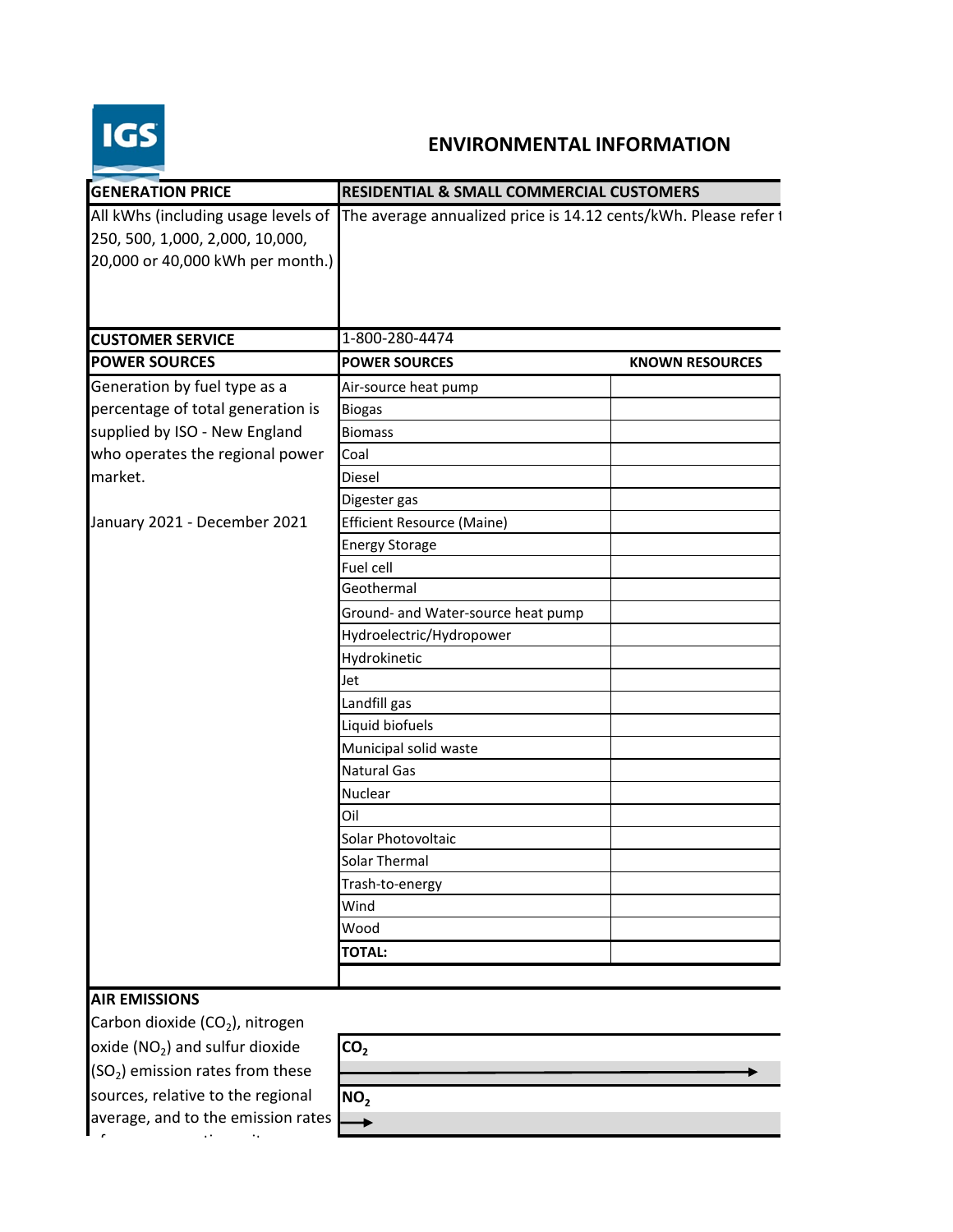| ot a new generating unit. | SO <sub>2</sub>                                                     |
|---------------------------|---------------------------------------------------------------------|
| <b>LABOR INFORMATION</b>  | 76% of the electricity assigned to this electricity product came to |
|                           | contracts with their employees.                                     |
| <b>NOTES</b>              | <b>XXXX</b>                                                         |
|                           |                                                                     |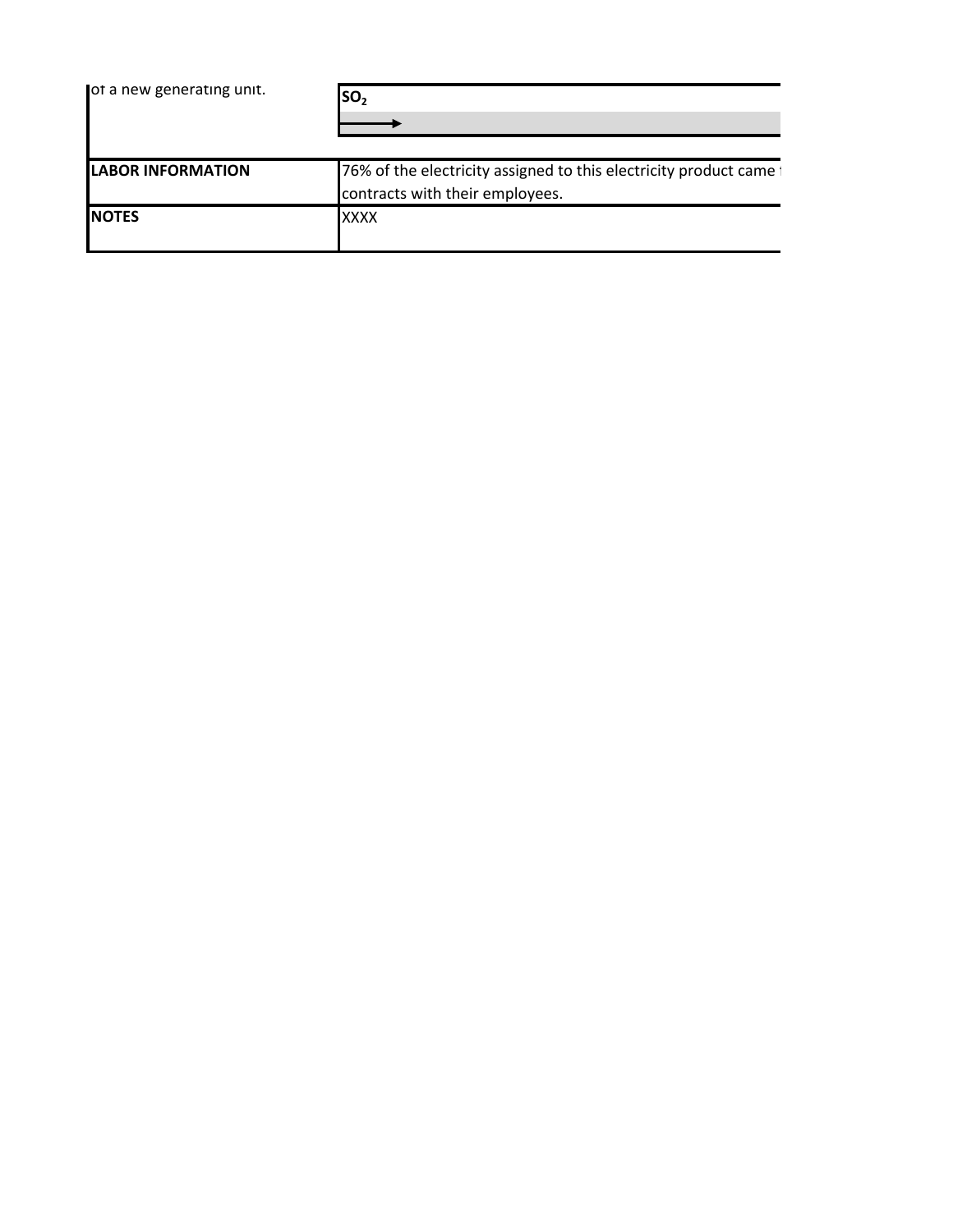| <b>SYSTEM POWER</b>                  | <b>TOTAL</b> |  |  |  |
|--------------------------------------|--------------|--|--|--|
| 0.0%                                 | 0.0%         |  |  |  |
| 0.0%                                 | 0.0%         |  |  |  |
| 2.0%                                 | 2.0%         |  |  |  |
| 0.6%                                 | 0.6%         |  |  |  |
| 1.2%                                 | 1.2%         |  |  |  |
| 0.1%                                 | 0.1%         |  |  |  |
| 0.1%                                 | 0.1%         |  |  |  |
| 0.0%                                 | 0.0%         |  |  |  |
| 0.5%                                 | 0.5%         |  |  |  |
| 0.0%                                 | 0.0%         |  |  |  |
| 0.0%                                 | 0.0%         |  |  |  |
| 5.9%                                 | 5.9%         |  |  |  |
| 0.0%                                 | 0.0%         |  |  |  |
| 0.0%                                 | 0.0%         |  |  |  |
| 0.5%                                 | 0.5%         |  |  |  |
| 0.4%                                 | 0.4%         |  |  |  |
| 0.7%                                 | 0.7%         |  |  |  |
| 46.3%                                | 46.3%        |  |  |  |
| 24.9%                                | 24.9%        |  |  |  |
| 4.9%                                 | 4.9%         |  |  |  |
| 5.0%                                 | 5.0%         |  |  |  |
| 0.0%                                 | 0.0%         |  |  |  |
| 2.3%                                 | 2.3%         |  |  |  |
| 3.4%                                 | 3.4%         |  |  |  |
| 1.1%                                 | 1.1%         |  |  |  |
| 100.0%                               | 100.0%       |  |  |  |
| Regional Average through Q(4) (2021) |              |  |  |  |
|                                      | 738          |  |  |  |
|                                      | 0.65750      |  |  |  |

to your Agreement for actual price.